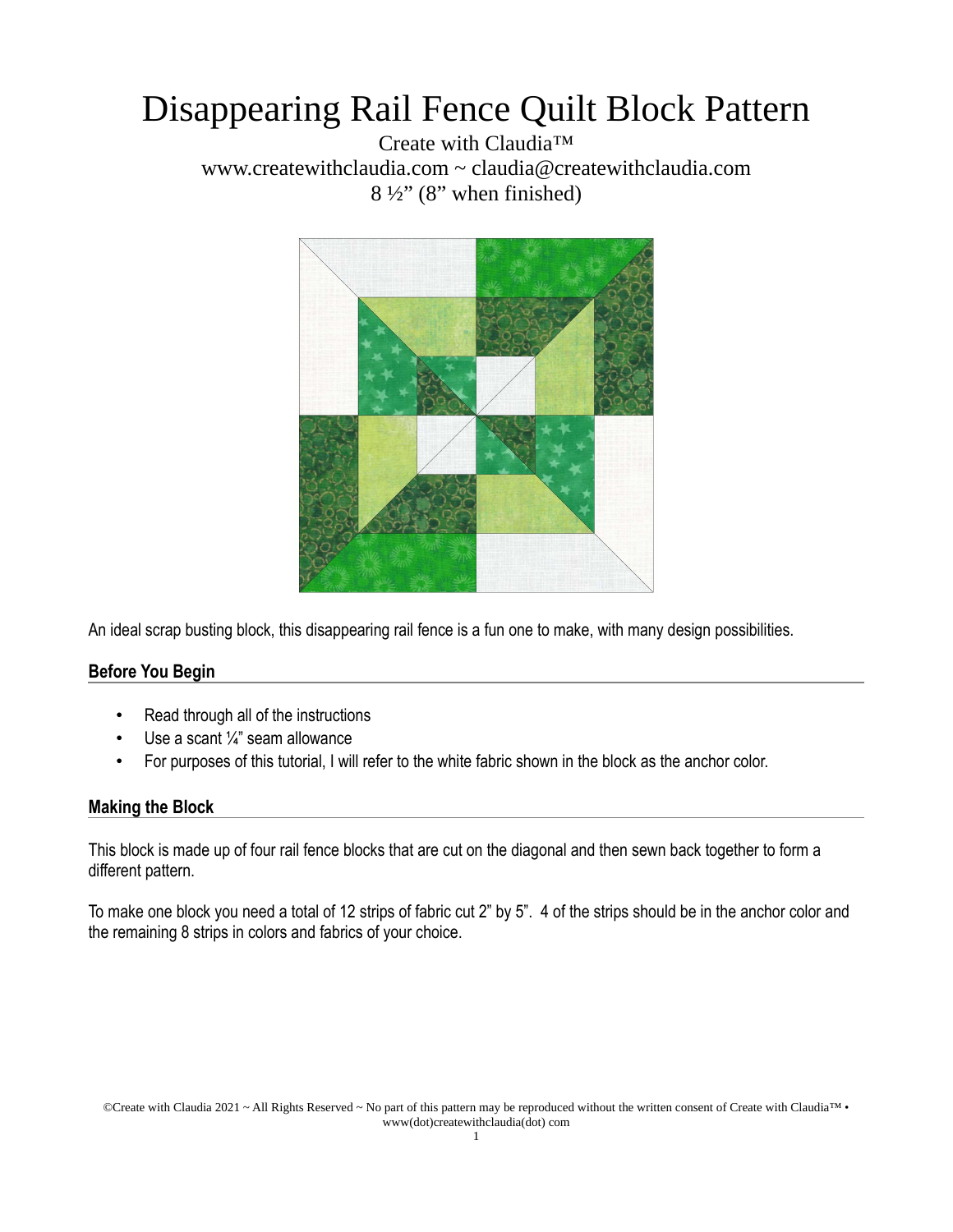# Disappearing Rail Fence Quilt Block Pattern

Create with Claudia™ www.createwithclaudia.com  $\sim$  claudia@createwithclaudia.com  $8\frac{1}{2}$ " (8" when finished)

First make the four individual rail fence blocks by sewing together three of the strips. One of the strips should be in the anchor fabric and the other two in the color fabric. Press all of them in same direction.



Lay them out as shown, with the anchor fabric horizontally on the top. Then cut them on the diagonal. Two should be cut on the diagonal from the top left to the bottom right corners. The other two should be cut from the top right corner to the bottom left.



Then, mixing up the various triangles sew them together on the diagonal seam. Make sure to match up the anchor fabrics on the triangles that you are sewing together. You will end up with four blocks that look like this.



Trim them down to 4  $\frac{1}{2}$ " square, trimming the larger outer edge first, using the smaller center square corner as your 4 ½" measuring reference.



©Create with Claudia 2021 ~ All Rights Reserved ~ No part of this pattern may be reproduced without the written consent of Create with Claudia™ • www(dot)createwithclaudia(dot) com